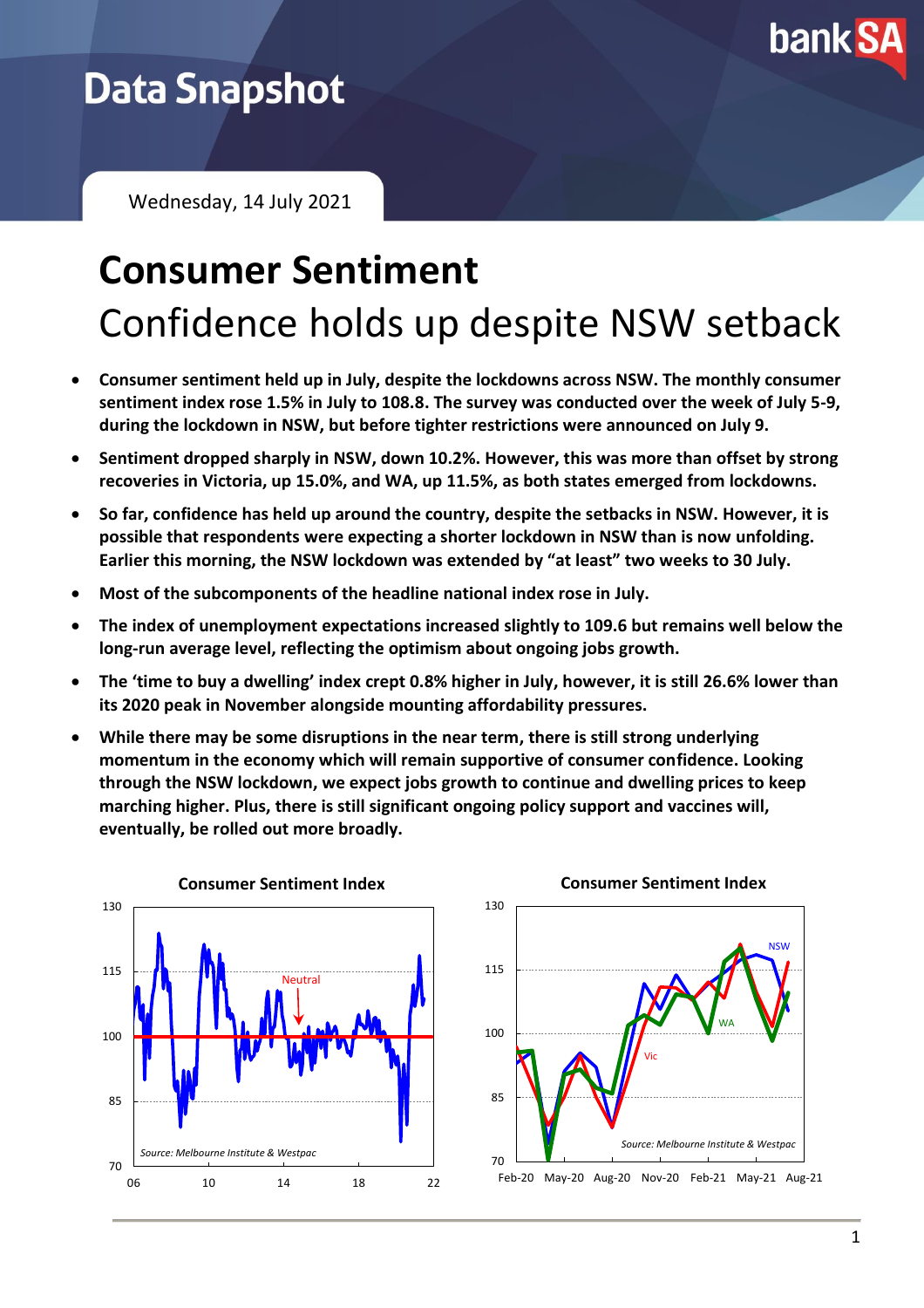Consumer sentiment held up in July, despite the lockdowns across NSW. The monthly consumer sentiment index rose 1.5% in July to 108.8. The survey was conducted over the week of July 5-9, during the lockdown in NSW, but before tighter restrictions were announced on July 9.

The main theme this month was a clear divergence in sentiment across the states. Sentiment dropped sharply in NSW, down 10.2%. However, this was more than offset by strong recoveries in Victoria, up 15.0%, and Western Australia, up 11.5%, as both states emerged from lockdowns. Other states were mixed, with Tasmania and Queensland up, while South Australia was down slightly.

So far, confidence has held up around the country, despite the setbacks in NSW. This contrasts the extended second lockdown in Victoria last year which broadly dented confidence across the states.

On the upside, consumer confidence is still around or above long-run average levels across all states. Plus, the consumer sentiment indices are still higher than they were before the pandemic in every state.

However, it is possible that respondents were expecting a shorter lockdown in NSW than is now unfolding. Earlier this morning, the NSW lockdown was extended by "at least" two weeks to 30 July.

Most of the subcomponents of the headline national index rose in July as falls in NSW were outweighed by gains in other states. Assessments of personal finances improved, as did buyer sentiment with the 'time to buy a major household item' index also increasing. Expectations for economic conditions over the next 12 months edged up 0.8%. However, expectations for economic conditions over the next 5 years declined 3.1%, dragged lower by NSW.

The index of unemployment expectations increased slightly to 109.6. A higher reading means more respondents expect the unemployment rate to increase in the coming year. Despite the marginal deterioration, the index remains well below the average level of 129.9, reflecting optimism about ongoing jobs growth.

The 'time to buy a dwelling' index crept 0.8% higher in July, however, remains 26.6% lower than its 2020 peak in November. Mounting affordability pressures for price-sensitive buyers have weighed on this index as dwelling prices continue to march higher.

## **Outlook**

The short-term outlook for consumer confidence has been clouded by the rapid spread of the delta variant across NSW. While in the past consumer confidence has been quick to snap back from short lockdowns, prolonged restrictions will have a more significant impact on sentiment. Additional government support announced yesterday will provide some relief.

Looking through the NSW lockdown, there is still strong underlying momentum in the economy which will remain supportive of consumer confidence. While there may be some disruptions in the near term, we expect jobs growth to continue and dwelling prices to keep marching higher. Plus, state and federal governments, and the Reserve Bank are continuing to provide significant ongoing support. And while Australia has fallen behind much of the developed world on the vaccine rollout, progress in the coming period will help to reduce the risk of further virus outbreaks and lockdowns.

> **Matthew Bunny, Economist** Ph: 02-8254-0023